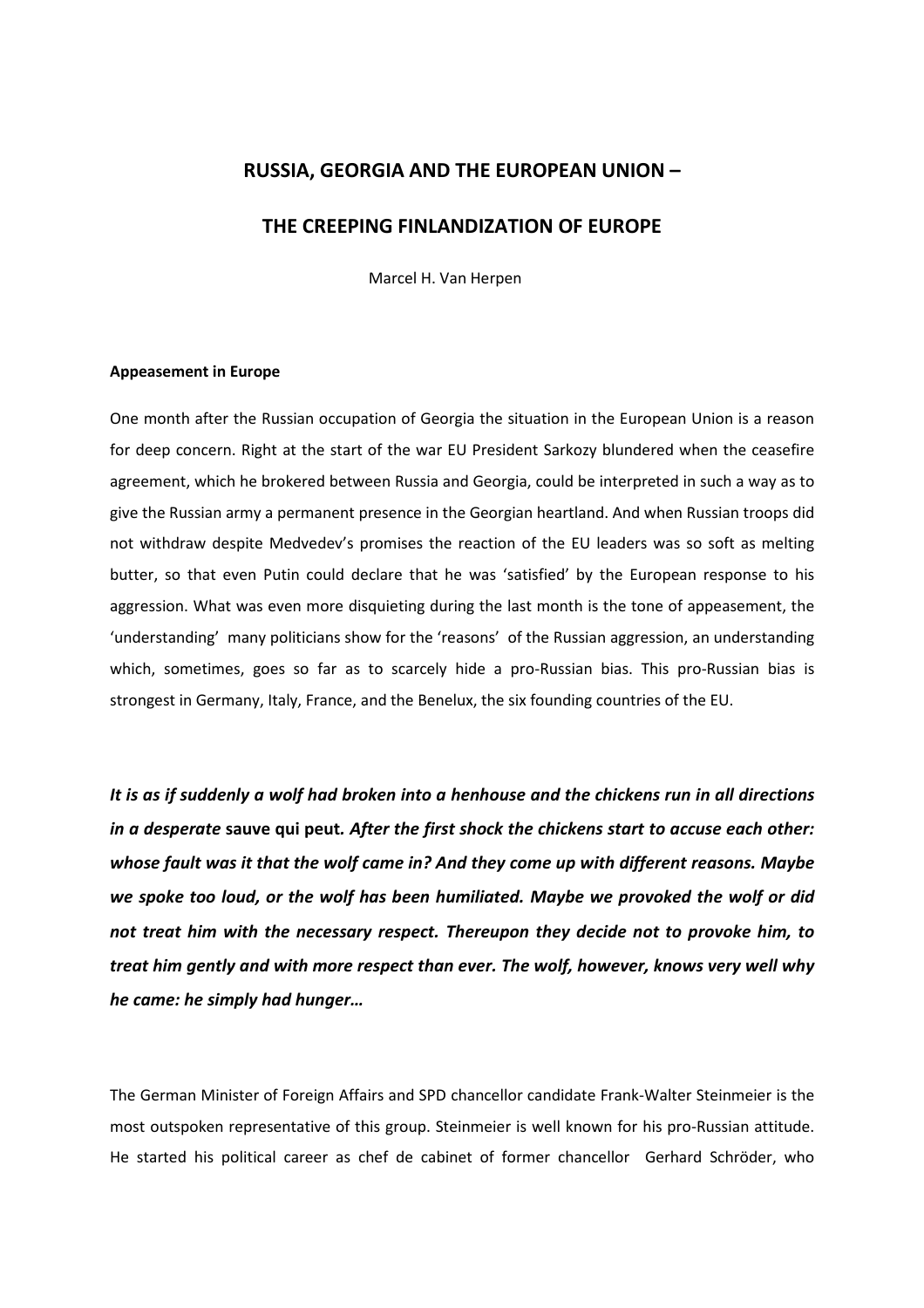together with his friend Putin initiated Gazprom's Nord Stream gas pipeline consortium of which Schröder himself later became the president. Steinmeier acted as a mediator in the Abkhazia conflict in July of this year. His mediation was problematic because in the document that he drafted he not only accepted the continuation of Russia's ' peacekeeping' forces in the breakaway province, but he also forgot to mention the territorial integrity of Georgia, which is usual in international documents. He equally used the term 'Abkhazia' instead of 'Abkhazia, Georgia' which is normal for a document under UN aegis. These 'slips of the pen', hinting already at a secession of Abkhazia, were certainly not unpleasant for Russia. It was no surprise that after the Russian invasion of Georgia Steinmeier called for Vernunft, 'reason', which meant: no sanctions. Also the Italian Prime Minister Silvio Berlusconi, a personal friend of Putin, refused to condemn the Russian action. In a television interview on 8 September 2008 on the French television two former Prime Ministers of France, the Gaullist Dominique de Villepin and the Socialist Laurent Fabius, instead of attacking the Russian occupation of a free and democratic nation, declared themselves both hostile to a possible membership of NATO of Ukraine and Georgia. In an article in the Dutch daily NRC Handelsblad of 5 September 2008 former Dutch Prime Minister Ruud Lubbers and former Defence Minister Joris Voorhoeve equally did not say a word about the Russian aggression, but only spoke about 'the humiliation' experienced by the Russians. " In the past decennia the attitude of the West has been much too arrogant", according to the authors. "Therefore Europe should not react to the Georgian crisis (…) with arrogance and dominance, as the US has done in the last few years." ''Europe must give an alternative for a blunt power policy." Which means "to look critically to yourself instead of only accusing the others." What does this mean in practice? The authors suggest putting the missile defence project on hold, and to look how "the sovereign integrity of Georgia can be assured without NATO membership." Russia should recognize Georgia's territorial integrity 'in a special treaty'. The tone and contents of the message is clear: give in to all Russian demands and distance yourself from the United States. Why we should need a special treaty with Russia on Georgia's sovereign integrity is also a big question. As a member of the United Nations, the OSCE and the Council of Europe Georgia's territorial integrity is already firmly established by international law. It does not need any 'reaffirmation' by Russia.

One can only be disappointed, if not ashamed, by the weak reaction of most European governments and politicians, which oscillate between appeasement and open support for Russia. This appeasement did not start in August, but can be traced back to the Bucharest NATO summit of April of this year, when France and Germany blocked the Membership Action Plans for Georgia and Ukraine – which was a signal to Moscow to accelerate its aggressive policies towards both countries. (It was the same conference where Putin said to Bush that Ukraine 'was not a real country'. We know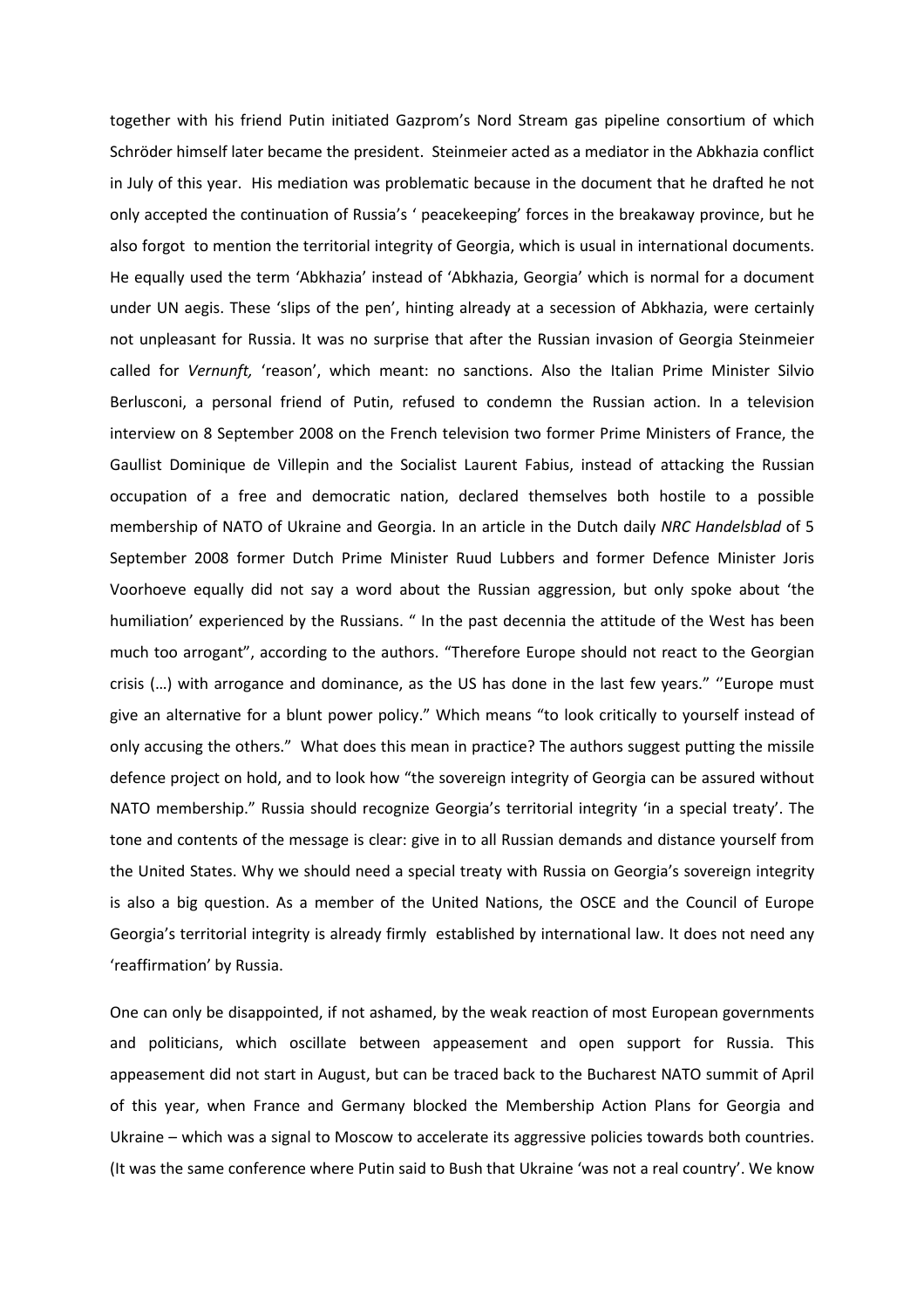what happened in 1939 with Poland, another country that was not on the map for more than 120 years and that was not considered 'a real country' by its neighbors). The wish 'not to provoke Russia' equally might have inspired the refusal of Germany and the Benelux countries to give Ukraine an EU membership pledge at the EU-Ukraine summit on 8 September.

In 'old Europe' of the EU-15 only a few politicians stand out from the crowd, such as the Swedish Foreign Minister, Carl Bildt, and his British colleague, David Miliband, who both have taken courageous and principled positions, not wanting to compromise on what they – rightly – consider as non negotiable values.

## A Re-colonization of the Russian Empire?

Sometimes it is necessary to recapitulate the facts. Putin described the collapse of the Soviet Union as 'the greatest geopolitical catastrophe' of the twentieth century. Greatest geopolitical catastrophe? Really? According to R.J. Rummel, who has tried to calculate the number of victims of government repression in the twentieth century in his book Death by Government, "Probably almost 62 million people, nearly 54,800,000 of them citizens, have been murdered by the Communist Party – the government – of the Soviet Union." "It is impossible to comprehend this democide (…), it is over four times the battle dead (15 milion) for all nations in the Second World War. Indeed it exceeds the total number of deaths (nearly 34 million) from all this century's international, civil, guerilla, and liberation wars, including the Russian civil war." "Part of this mass killing was genocide, as in the wholesale murder of hundreds of thousands of Don Cossacks in 1919, the intentional starvation to death of about 5 million Ukrainian peasants in 1932-33, or the deportation to mass death of 50,000 to 60,000 Estonians in 1949. Part was mass murder, as of the wholesale extermination of perhaps 6,500,000 ' kulaks' (in effect, the better-off peasants and those resisting collectivization) from 1930 to 1937, the execution of perhaps a million Party members in the Great Terror of 1937 – 1938, and the massacre of all Trotskyites in forced labor camps."

When the Soviet Union collapsed in 1991 this meant not only the end of the *last* European colonial empire, but also the end of the *most repressive* European colonial empire – an empire to which even Lenin referred to as 'the prison of nations'. Unlike the other former colonial powers in Europe, which have accepted the loss of their empires, Putin's Russia has not accepted this fact and wants to recolonize its former colonies. This is easier for Russia, because its former colonies are not overseas and far away, but nearby, at its frontiers.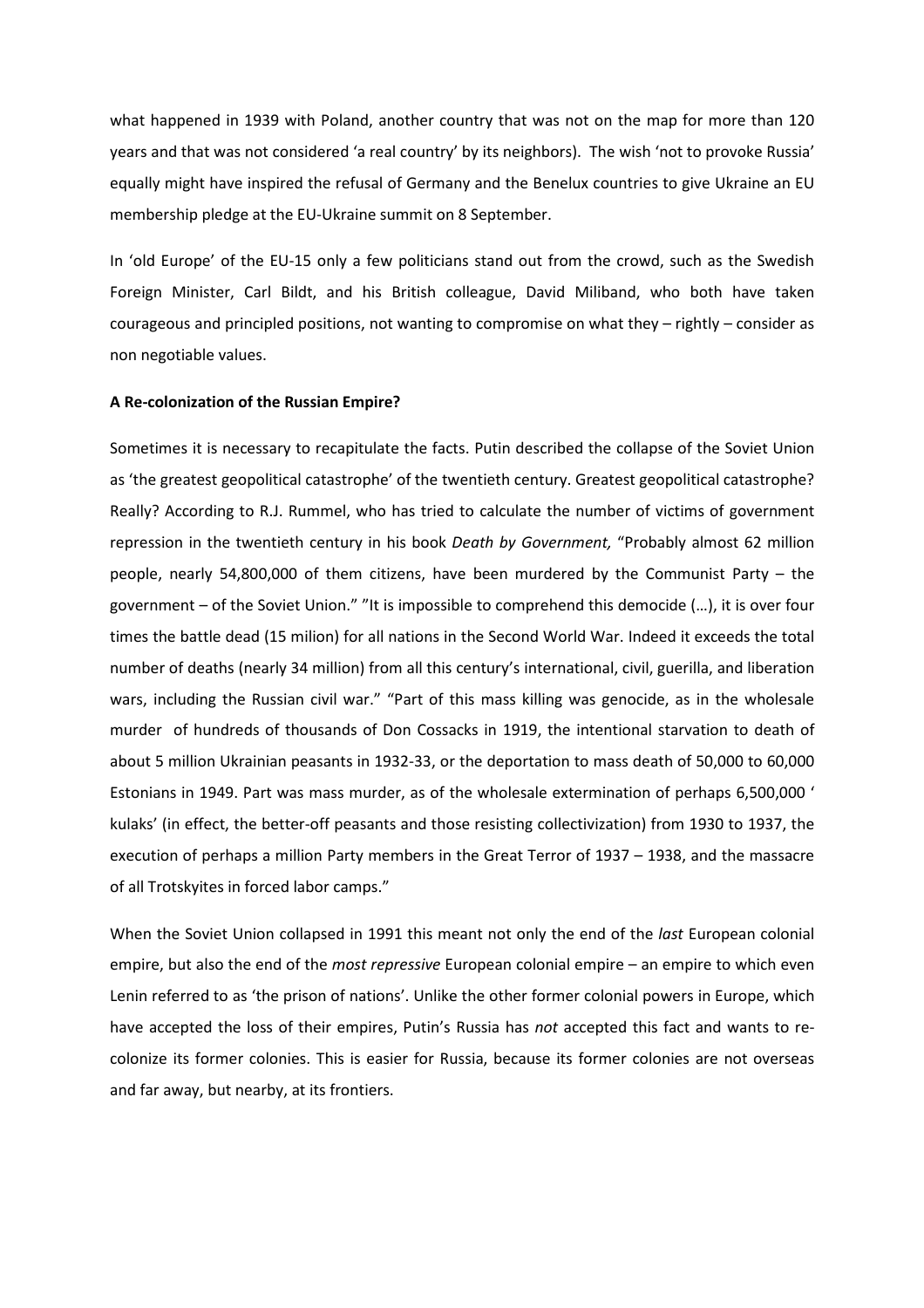#### Russia: Why it is Playing the Victim

Russia, however, does not openly admit that it wants to re-conquer the former Soviet space. Its recolonization is not presented as a deliberate planned action, but rather as a re-action and legitimate defence. There are - at least - three reasons Russia presents for its aggressive policies:

- 1. The independence of Kosovo
- 2. The US missile shield in Poland and the Czech Republic
- 3. The enlargement of NATO into the former Soviet space

The question is: are these real reasons or just pretexts that can be used in the propaganda war with the West? What, for example, about Russia's 'anger' expressed on the occasion of the independence of Kosovo? This 'anger' seems to be greater in Moscow than in Belgrade. It is clearly simulated and artificially constructed. This 'anger' concerns more the fact that Western powers bypassed Russian obstruction in the Security Council. And it is at least strange that this 'anger' was not expressed when Milosevic' ethnic cleansing of the province was underway.

A second reason for the Russian 'anger' is the planned missile shield in Poland and the Czech Republic. According to the former French Minister of Foreign Affairs, Hubert Védrine, (radio interview on 9 September 2008 on France Inter), the shield "is made to put pressure on them (the Russians). It has nothing to do with the Iranians". Everybody who is informed – the Russians included – know very well that the anti-missile system is not directed against Russia, but against Iran. And this is for obvious reasons. How could a system that can intercept up to ten ballistic missiles be a threat to a country that possesses more than *five thousand* deployed nuclear warheads - plus the same number in stockpiles? Add to this the fact that if Russia wants to hit the US, it will not launch its ballistic missiles in the direction of Europe, but directly over the North Pole (which is the shortest route and where there is no such shield), or from submarines near the US coast. It is, therefore, a reason for deep concern that European politicians have started to believe the Russian propaganda.

There remains the third reason for the Russian ' anger': NATO enlargement. The question here is not only the fact that sovereign and independent countries have the right to ask to become members of a security pact, the question is also why countries of the former Soviet empire are so eager to become NATO members. Because NATO enlargement is not a pernicious Western strategy to encircle Russia, it is a process that is clearly *demand-driven*. And it is the specific history of the Russian empire - its aggressive, oppressive and anti-democratic legacy that is the driving force behind the rush to